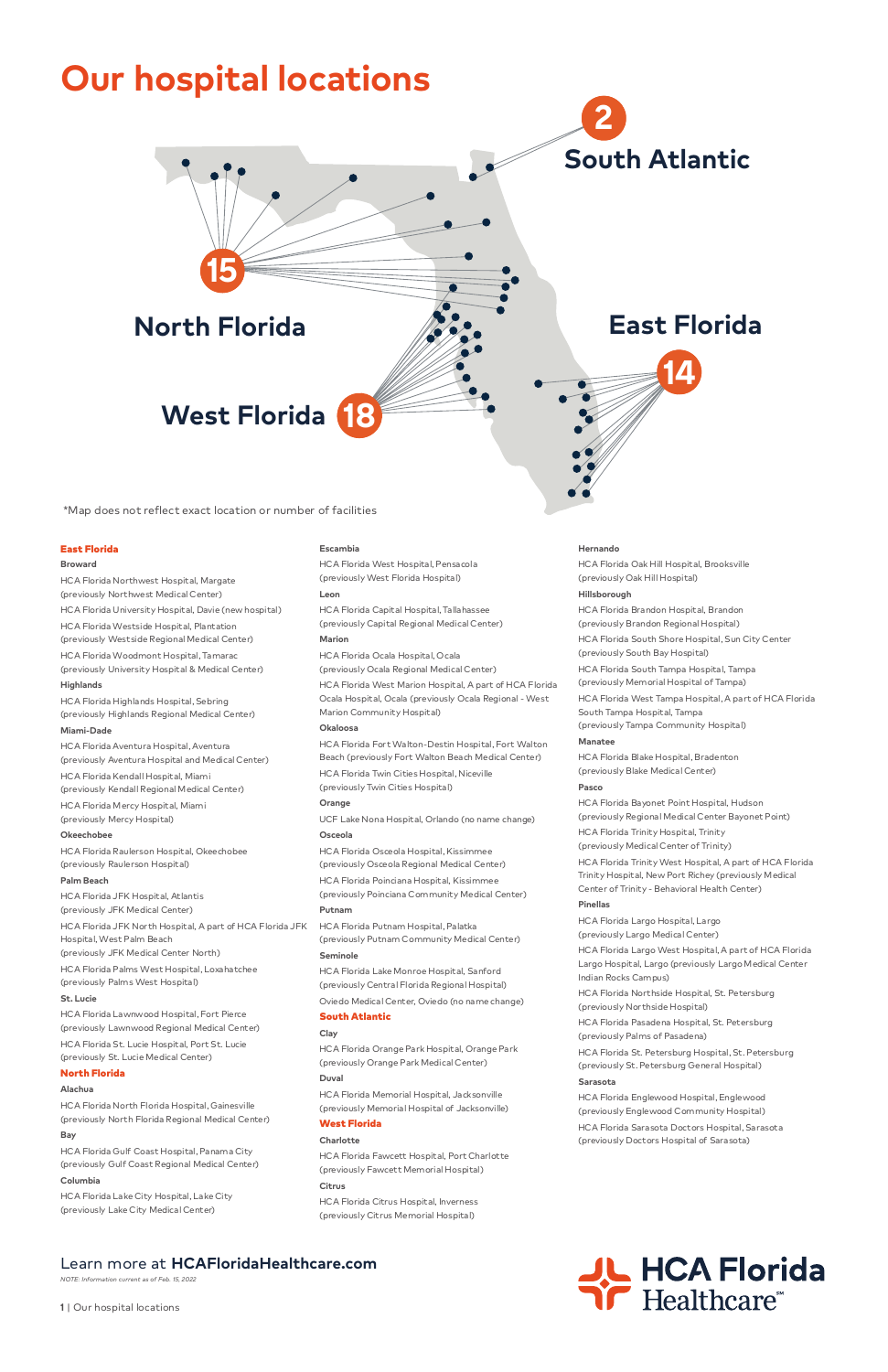*NOTE: Information current as of Feb. 15, 2022*

**2** | Our physician practice locations



## East Florida

#### **Broward**

HCA Florida Behavioral Health Specialists, Tamarac (Behavioral Health Specialists - Tamarac)

HCA Florida Broward Cardiology, Plantation (Heart and Health Institute Westside)

HCA Florida Broward Cardiology, Margate (Heart and Health Institute - Cardiology)

HCA Florida Broward Gastroenterology, Plantation (Broward Gastroenterology)

HCA Florida Broward Orthopedics, Tamarac (Center for Orthopaedic Innovations - Tamarac)

HCA Florida Broward Orthopedics, Plantation (Center for Orthopaedic Innovations - Plantation)

HCA Florida Broward Primary Care, Coconut Creek (Heart and Health Institute - Coconut Creek)

HCA Florida Broward Primary Care, Margate (Heart and Health Institute - Margate)

HCA Florida Broward Surgical Specialists, Plantation (Broward Surgical Specialists)

HCA Florida Broward Surgical Specialists, Margate (Broward Surgical Specialists)

HCA Florida Broward Surgical Specialists, Tamarac (Broward Surgical Specialists)

HCA Florida Heart and Vascular Care, Margate (Florida Heart and Vascular Care - Margate)

HCA Florida Heart and Vascular Care, Plantation (Florida Heart and Vascular Care - Plantation)

HCA Florida Institute for Women's Health and Body, Plantation (Institute Women's Health and Body - Plantation)

HCA Florida Minimally Invasive Urogynecology, Coconut Creek (previously Florida Robotic and Minimally Invasive Urogynecology)

HCA Florida Minimally Invasive Urogynecology, Plantation (previously Florida Robotic and Minimally Invasive Urogynecology)

HCA Florida Neurosurgical Specialists, Plantation (Neurosurgical Specialists of South Florida - Plantation)

HCA Florida Neurosurgical Specialists, Margate (Neurosurgical Specialists of South Florida - Northwest)

HCA Florida Royal Palm OB/GYN, Coral Springs (Royal Palm OB/GYN)

HCA Florida Westside Primary Care, Sunrise (Westside Primary Care) **Dade**

HCA Florida Aventura Orthopedics, Aventura (previously Aventura Orthopedics)

HCA Florida Aventura Primary Care, Aventura (previously Aventura Primary Care and Preventative Medicine)

HCA Florida Behavioral Health Specialists, Aventura (previously Behavioral Health Specialists - South Florida)

HCA Florida Biscayne Bay Orthopaedics, Miami (previously Center for Orthopaedic Innovations - Mercy)

HCA Florida Heart and Vascular Care, Aventura (previously Florida Heart & Vascular Care - Aventura)

HCA Florida Heart and Vascular Care, Kendall (previously Florida Heart and Vascular Care - Kendall)

\*Map does not reflect exact location or number of facilities

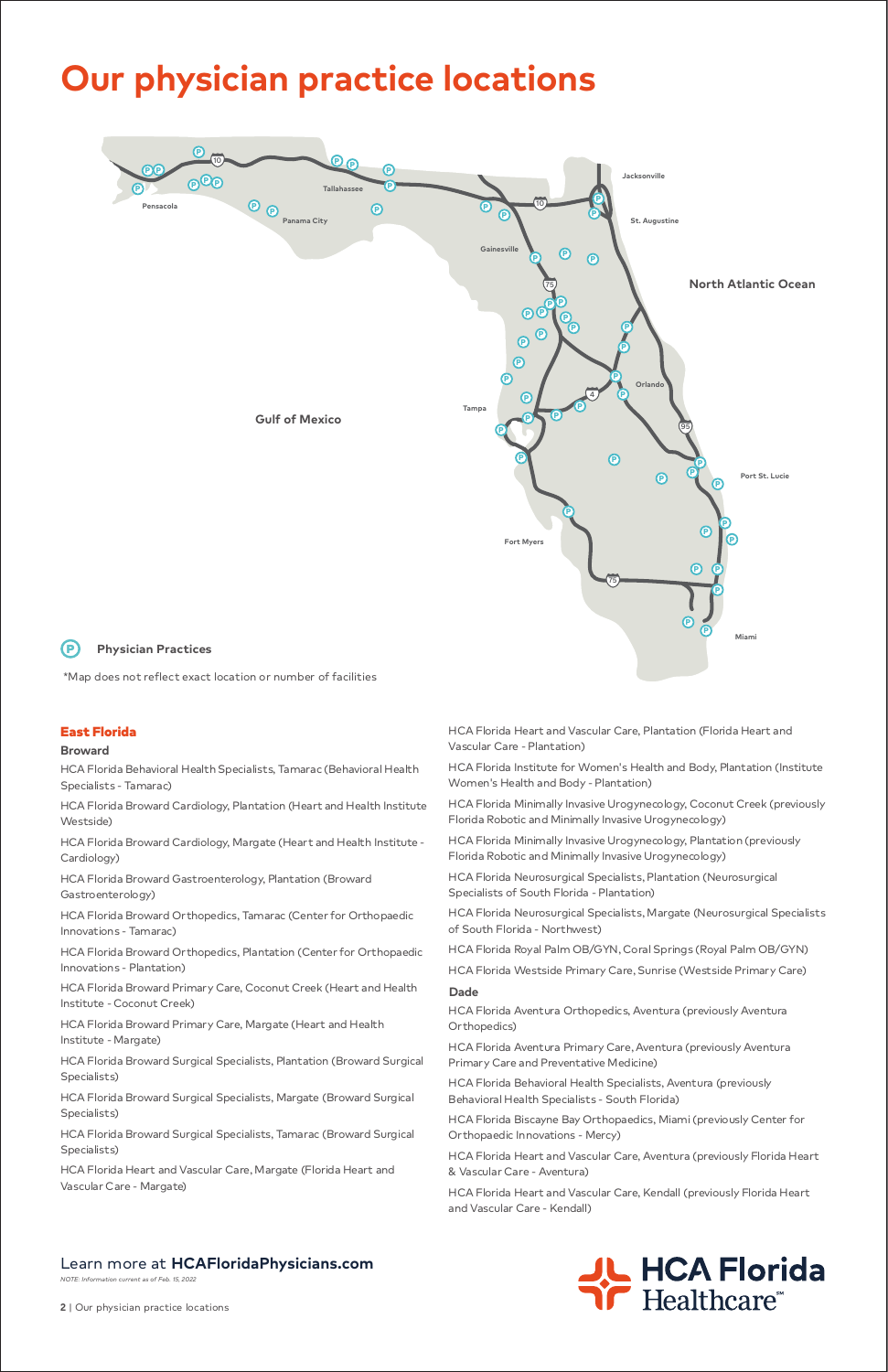*NOTE: Information current as of Feb. 15, 2022*

**3** | Our physician practice locations



## **Dade (continued)**

HCA Florida Heart and Vascular Care, Miami (previously Florida Heart and Vascular Care - Mercy)

HCA Florida Hematology and Oncology, Miami (previously Mercy Hospital Medical Partners)

HCA Florida Institute for Gynecologic Oncology, Miami (previously Institute for Gynecologic Oncology)

HCA Florida Kendall Orthopedics, Miami (previously Kendall Orthopedic Specialists)

HCA Florida Kendall Pediatric Specialists, Miami (previously Kendall Pediatric Specialists)

HCA Florida Kendall Urology, Miami (previously Kendall Urology Associates)

HCA Florida Miami Electrophysiology, Miami (previously Miami Electrophysiology Institute)

HCA Florida Miami International Cardiology, Aventura (previously Miami International Cardiology Consultants - Aventura)

HCA Florida Miami International Cardiology, Biscayne (previously Miami International Cardiology Consultants - Biscayne)

HCA Florida Miami International Cardiology, Doral (previously Miami International Cardiology Consultants - Doral)

HCA Florida Miami International Cardiology, Hialeah (previously Miami International Cardiology Consultants - Miami Lakes)

HCA Florida Miami International Cardiology, Hollywood (previously Miami International Cardiology Consultants - Hollywood)

HCA Florida Miami International Cardiology, Kendall (previously Miami International Cardiology Consultants - Kendall)

HCA Florida Miami International Cardiology, Mercy (previously Miami International Cardiology Consultants - Mercy)

HCA Florida Miami International Cardiology, Pembroke Pines (previously Miami International Cardiology Consultants - Pembroke Pines)

HCA Florida Miami-Dade Surgical Specialists, Aventura (previously Miami-Dade Surgical Group)

HCA Florida Miami-Dade Surgical Specialists, Aventura (previously Surgical Specialists of Miami)

HCA Florida Miami-Dade Surgical Specialists, Coral Gables (previously Miami-Dade Surgical Group)

HCA Florida Miami-Dade Surgical Specialists, Miami (previously Miami-Dade Surgical Group)

HCA Florida Miami-Dade Urology, Miami (previously Miami-Dade Urology Group)

HCA Florida Minimally Invasive Urogynecology, Aventura (previously Florida Robotic and Minimally Invasive Urogynecology - Aventura)

HCA Florida Neurosurgical Specialists, Aventura (previously Neurosurgical Specialists of South Florida - Aventura)

HCA Florida Neurosurgical Specialists, Kendall (previously Neurosurgical Specialists of South Florida - Kendall)

HCA Florida Neurosurgical Specialists, Miami (previously Neurosurgical

Specialists of South Florida - Mercy)

HCA Florida Trauma Specialists, Aventura (previously Aventura Trauma Specialists)

HCA Florida Trauma Specialists, Miami (previously Kendall Surgical Specialists)

## **Palm Beach**

HCA Florida Advanced Women's OB/GYN, Loxahatchee (previously Advanced Womens OB/GYN - Loxahatchee)

HCA Florida Advanced Women's OB/GYN, West Palm Beach (previously Advanced Women's OB/GYN - West Palm Beach)

HCA Florida Atlantis Orthopedics, Lake Worth (previously Atlantis Orthopaedics - Lake Worth)

HCA Florida Atlantis Orthopedics, Palm Beach Gardens (previously Atlantis Orthopaedics - Palm Beach Gardens)

HCA Florida Atlantis Orthopedics, Loxahatchee (previously Atlantis Orthopaedics - Loxahatchee)

HCA Florida Atlantis Orthopedics, West Palm Beach (previously Atlantis Orthopedics - West Palm Beach)

HCA Florida Heart and Vascular Care, Atlantis (previously Florida Heart and Vascular Care - JFK)

HCA Florida Institute for Women's Health and Body, Atlantis (previously Institute Women's Health and Body - S. Congress)

HCA Florida Institute for Women's Health and Body, Boynton Beach (previously Institute Women's Health and Body - Jog Rd)

HCA Florida Institute for Women's Health and Body, Jupiter (previously Inst Women's Health and Body - Military Tr)

HCA Florida Institute for Women's Health and Body, MFM (previously Institute Women's Health and Body - MFM)

HCA Florida Institute for Women's Health and Body, Wellington (previously Institute Women's Health and Body - State Rd 7)

HCA Florida Institute for Women's Health and Body, West Palm Beach (previously Institute Women's Health and Body - Village Blvd)

HCA Florida Institute for Women's Health and Body - Urogynecology, Wellington (previously Institute Women's Health and Body)

HCA Florida JFK Primary Care, Atlantis (previously JFK Internal Medicine - Faculty Practice)

HCA Florida JFK Radiation Oncology, Lake Worth (previously JFK Comprehensive Radiation Oncology)

HCA Florida Minimally Invasive Urogynecology, Atlantis (previously Florida Robotic and Minimally Invasive Urogynecology)

HCA Florida Palm Beach Breast Surgery, Lake Worth (previously Women's Health and Healing of the Palm Beaches)

HCA Florida Palm Beach Colorectal Surgery, Atlantis (previously Palm Beach Colorectal Surgery)

HCA Florida Palm Beach Gastroenterology, Loxahatchee (previously Digestive Disease Center of the Palm Beaches - Loxahatchee)

HCA Florida Palm Beach Gastroenterology, Atlantis (previously Digestive Disease Center of the Palm Beaches)

HCA Florida Palm Beach Gastroenterology, West Palm Beach (previously Digestive Disease Center of the Palm Beaches - West Palm Beach)

HCA Florida Palm Beach Surgical Specialists, Atlantis (previously Center for Advanced Surgical Care)

HCA Florida Palm Beach Surgical Specialists, Loxahatchee (previously Center for Advanced Surgical Care - Palms West)

HCA Florida West Palm Orthopedics, West Palm Beach (previously Institute for Orthopaedic Innovations - West Palm Beach)

HCA Florida West Palm Primary Care, West Palm Beach (previously West Palm Medical Group)

## **Treasure Coast**

HCA Florida Fort Pierce Orthopedics, Fort Pierce (previously Fort Pierce

#### Orthopaedics)

HCA Florida Fort Pierce Orthopedics, Fort Pierce (previously Institute for Orthopaedic Innovations - Fort Pierce)

HCA Florida Fort Pierce Surgical Specialists, Fort Pierce (previously Lawnwood Surgical Specialists)

HCA Florida Fort Pierce Surgical Specialists, Port St. Lucie (previously Lawnwood Surgical Specialists - Port St. Lucie)

HCA Florida Heart and Vascular Care, Fort Pierce (previously Florida Heart and Vascular Care - Lawnwood)

HCA Florida Highlands Medical Specialists - Cardiology, Sebring (previously Highlands Medical Specialists - Cardiology)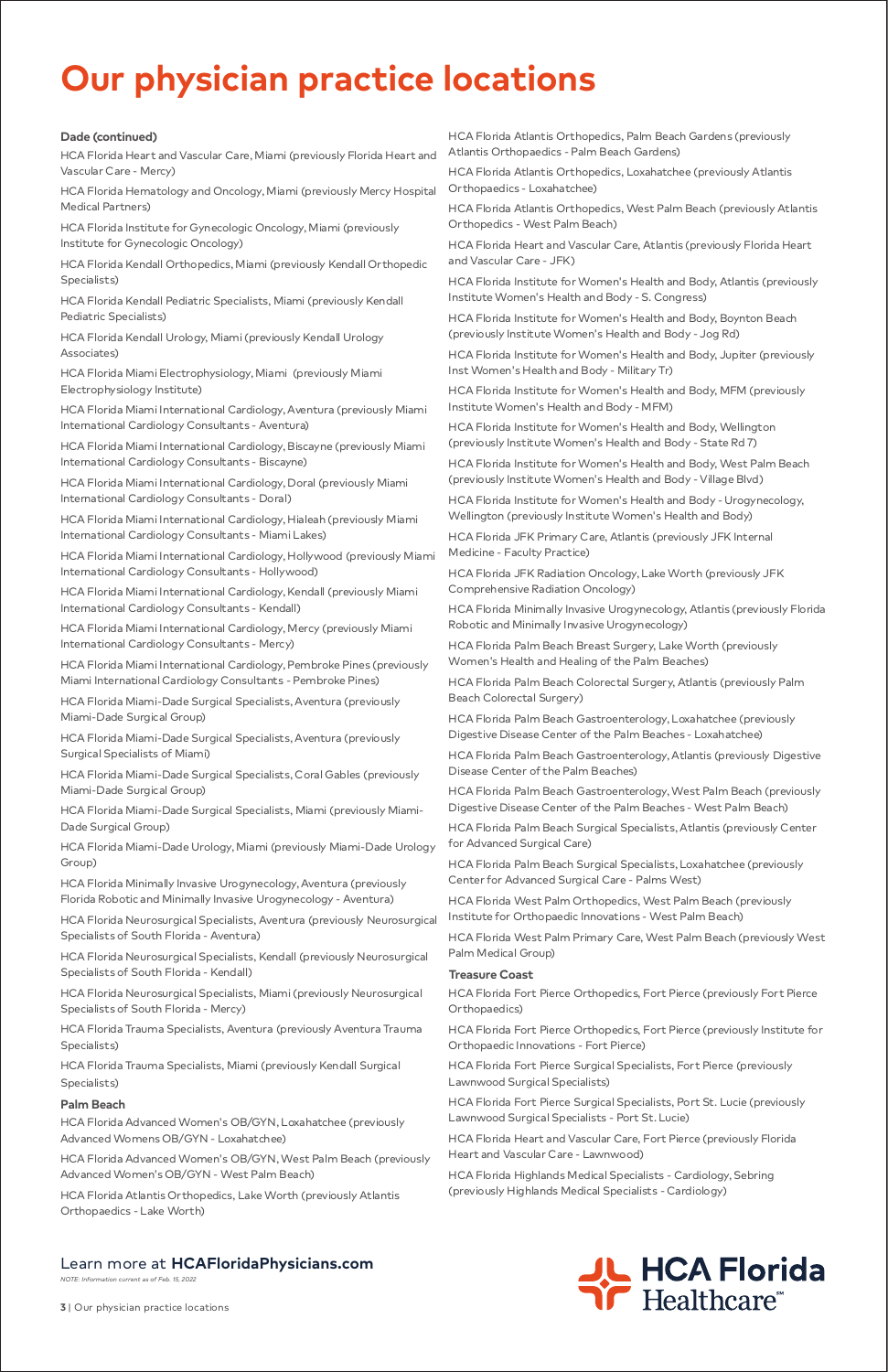*NOTE: Information current as of Feb. 15, 2022*

**4** | Our physician practice locations



## **Treasure Coast (continued)**

HCA Florida Highlands Medical Specialists - Family Medicine, Sebring (previously Highlands Medical Specialists - Family Medicine)

HCA Florida Highlands Medical Specialists - Internal Med, Sebring (previously Highlands Medical Specialists - Internal Med)

HCA Florida Highlands Medical Specialists - Ortho, Sebring (previously Highlands Medical Specialists - Ortho)

HCA Florida Highlands Medical Specialists- Urology, Sebring (previously Highlands Medical Specialists - Urology)

HCA Florida Institute for Women's Health and Body, Okeechobee (previously Institute Women's Health and Body - Raulerson)

HCA Florida Minimally Invasive Urogynecology, Port St. Lucie (previously Florida Robotic and Minimally Invasive Urogynecology)

HCA Florida Neurosurgical Specialists, Fort Pierce (previously Neurosurgical Specialists of South Florida - Fort Pierce)

HCA Florida Raulerson Orthopedics, Okeechobee (previously Orthopedics Specialists at Raulerson)

HCA Florida Raulerson Surgical Specialists, Okeechobee (previously Raulerson Surgical Specialists)

HCA Florida St. Lucie Cosmetic and Reconstructive Surgery, Port St. Lucie (previously Coastal Islands Cosmetic and Reconstructive Surgery)

HCA Florida St. Lucie Medical Specialists, Fort Pierce (previously Heart and Family Health Institute - Lawnwood)

HCA Florida St. Lucie Medical Specialists, Jensen Beach (previously Heart and Family Health Institute - Jensen Beach)

HCA Florida St. Lucie Medical Specialists, Port St. Lucie (previously Heart and Family Diagnostic)

HCA Florida St. Lucie Medical Specialists, Port St. Lucie (previously Heart and Family Health Institute)

HCA Florida St. Lucie Medical Specialists, Port St. Lucie (previously Heart and Family Health Institute - Medicine Faculty Practice)

HCA Florida St. Lucie Medical Specialists, Port St. Lucie West (previously Heart and Family Health Institute)

HCA Florida St. Lucie Medical Specialists - Cardiology, Port St. Lucie (previously Heart and Family Health Institute - Cardiology)

HCA Florida St. Lucie Medical Specialists - Endocrinology, Port St. Lucie (previously Heart and Family Health Institute - Endocrinology)

HCA Florida Trauma Specialists, Fort Pierce (previously Lawnwood Trauma Surgeons)

HCA Florida Treasure Coast Medical Specialists, Okeechobee (previously Treasure Coast Medical Specialists - Primary Care)

HCA Florida Treasure Coast Medical Specialists, Okeechobee (previously Treasure Coast Medical Specialists - Cardiology)

HCA Florida Treasure Coast Surgical Specialists, Port St. Lucie (previously Treasure Coast Surgical Specialists)

## North Florida

## **Fort Walton/Destin**

HCA Florida Fort Walton Beach Gastroenterology, Fort Walton Beach

(previously Northwest Florida Gastroenterology)

HCA Florida Fort Walton Beach Neurosurgery, Fort Walton Beach (previously Florida Institute of Neuroscience)

HCA Florida Fort Walton Beach Neurosurgery, Crestview (previously Florida Institute of Neuroscience)

HCA Florida Fort Walton Beach Neurosurgery, Santa Rosa Beach (previously Florida Institute of Neuroscience)

HCA Florida Fort Walton Beach Urology, Fort Walton Beach (previously Northwest Florida Urology)

HCA Florida Fort Walton Beach Women's Health, Fort Walton Beach (previously Northwest Florida Physicians for Women)

HCA Florida Gulf Coast Cardiology, Santa Rosa Beach (previously Gulf Coast Cardiology)

HCA Florida Gulf Coast Pediatric Surgery, Fort Walton Beach (previously Gulf Coast Pediatric General Surgery)

HCA Florida Heart and Lung, Fort Walton Beach (previously Northwest Florida Heart Institute)

HCA Florida Niceville Primary Care, Niceville (previously Niceville Family Practice)

HCA Florida West Maternal Fetal Medicine, Fort Walton Beach (no name change)

## **North Central Florida**

HCA Florida Behavioral Health Specialists, Gainesville (previously North Florida Psychiatry)

HCA Florida Gainesville GYN Oncology, Gainesville (previously Gainesville GYN Oncology)

HCA Florida Gainesville Internal Medicine Physicians, Gainesville (previously Gainesville Internal Medicine Physicians)

HCA Florida Gainesville Neurosurgery, Gainesville (previously Neurosurgical Specialists of North Florida)

HCA Florida Gainesville Primary Care, Gainesville (previously Gainesville Family Physicians)

HCA Florida Gainesville Primary Care, Tioga (previously Gainesville Family Physicians at Tioga)

HCA Florida Gainesville Stroke Specialists, Gainesville (previously Florida Stroke Institute)

HCA Florida Gainesville Surgical Associates, Gainesville (previously North Florida Surgical Associates)

HCA Florida Gainesville Surgical Group, Gainesville (previously Surgical Group of Gainesville)

HCA Florida Heart and Lung, Gainesville (previously Florida Heart & Lung Institute)

HCA Florida Heart and Lung, Ocala (previously Florida Heart & Lung Institute of Ocala)

HCA Florida Lake City Primary Care, Lake City (previously Lake City Medical Group)

HCA Florida North Florida Internal Medicine, Gainesville (previously North Florida Internal Medicine)

HCA Florida Ocala Neurosurgical Center, Ocala (previously Ocala Neurosurgical Center)

HCA Florida Ocala Neurosurgical Specialists, Lady Lake (previously Ocala Health Neurological Institute - The Villages)

HCA Florida Ocala Neurosurgical Specialists, Ocala (previously Ocala Health Neurological Institute - Neurosurgery)

HCA Florida Ocala Primary Care, Belleview (previously Family Care Specialists Belleview 1)

HCA Florida Ocala Primary Care, Belleview (previously Family Care Specialists Belleview 2)

HCA Florida Ocala Primary Care, Ocala (previously Family Care Specialists Ocala - West)

HCA Florida Ocala Primary Care, Ocala (previously Family Care Specialists - Ocala 1)

HCA Florida Ocala Primary Care, Ocala (previously Family Care Specialists - Ocala 2)

HCA Florida Ocala Primary Care, Ocala (previously Family Care Specialists - Ocala 3)

HCA Florida Ocala Stroke Specialists, Ocala (previously Ocala Health Neurological Institute - Stroke)

HCA Florida Ocala Surgical Group, Ocala (previously Ocala Health Surgical Group)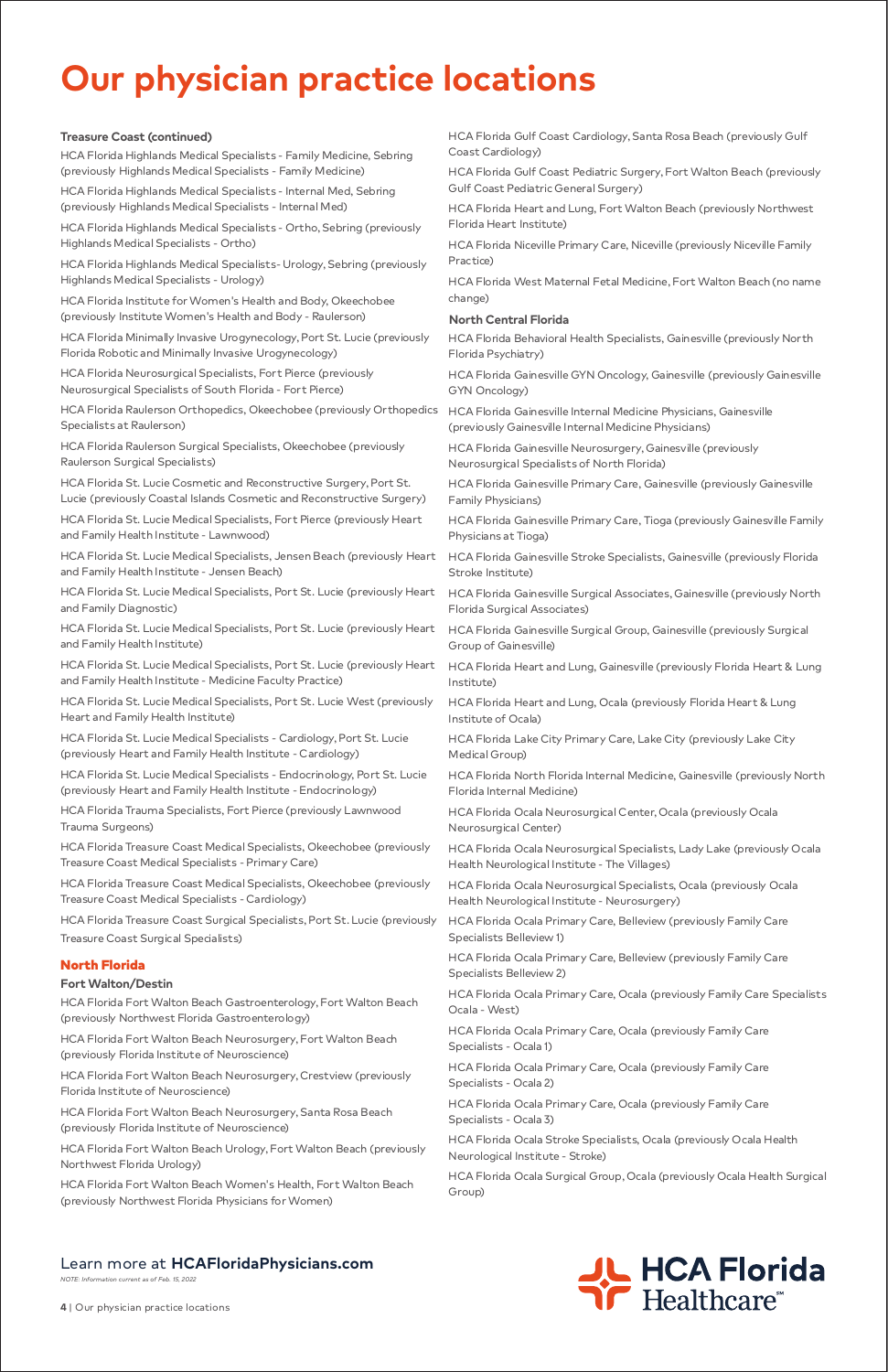*NOTE: Information current as of Feb. 15, 2022*

**5** | Our physician practice locations

## **North Central Florida (continued)**

HCA Florida Ocala Surgical Oncology, Lady Lake (previously Ocala Health Surgical Oncology - The Villages)

HCA Florida Ocala Surgical Oncology, Ocala (previously Ocala Health Surgical Oncology)

HCA Florida Ocala Vascular Surgery, Ocala (previously Ocala Health Vascular Surgery)

HCA Florida Pulmonary and Sleep Medicine, Gainesville (previously North Florida Pulmonary & Sleep Medicine)

HCA Florida Putnam Orthopedics, Palatka (previously Putnam Orthopaedic Associates)

HCA Florida Putnam Surgical Specialists, Palatka (previously Putnam Surgical Associates)

## **Orlando**

HCA Florida Behavioral Health Specialists, Kissimmee (previously Osceola Psychiatry Care Specialists)

HCA Florida Heart and Lung, Kissimmee (previously Florida Heart and Lung Institute of Osceola)

HCA Florida Heart and Lung, Sanford (previously Florida Heart and Lung Institute of Central Florida)

HCA Florida Lake Mary Family Physicians, Lake Mary (previously Lake Mary Family Physicians)

HCA Florida Lake Mary Primary Care, Lake Mary (previously Primary Care Center at Lake Mary)

HCA Florida Lake Mary Urology, Lake Mary (previously Urology Wellness Center)

HCA Florida Lake Nona Bariatric and Metabolic Surgery, Kissimmee (previously Lake Nona Bariatric and Metabolic Surgery)

HCA Florida Lake Nona Radiation Oncology Specialists, Orlando (no name change)

HCA Florida North Seminole Family and Sports Medicine, Sanford (previously North Seminole Family Practice - Lake Forest)

HCA Florida North Seminole Family and Sports Medicine, Sanford (previously North Seminole Family Practice & Sports Medicine)

HCA Florida Orlando Allergy and ENT, Sanford (previously Allergy, Ear, Nose and Throat Specialists of Central Florida)

HCA Florida Osceola ENT, Kissimmee (previously Allergy and ENT Specialists of Osceola)

HCA Florida Osceola GYN Oncology, Kissimmee (previously The Women's Healing Center for GYN Oncology & Surgery - Osceola)

HCA Florida Osceola Neurosurgical Specialists, Kissimmee (previously Osceola Neurohealth Surgical Associates)

HCA Florida Osceola Neurology Specialists, Kissimmee (previously Osceola Neurology Care Specialists)

HCA Florida Osceola Primary Care, Kissimmee (previously Osceola Care Specialists)

HCA Florida Osceola Surgical Associates, Kissimmee (previously Osceola Surgical Associates)

HCA Florida Osceola Surgical Care Specialists, Kissimmee (previously Osceola Surgical Care Specialists)

HCA Florida Osceola Urology, Kissimmee (previously Osceola Urology Associates)

HCA Florida Osceola Wound Care, Kissimmee (previously The Wound Care Center of Osceola)

HCA Florida Oviedo Surgical Specialists, Oviedo (previously Surgical Specialty Group of Oviedo)

HCA Florida Oviedo Urology, Oviedo (previously Urology Wellness Center at Oviedo)

HCA Florida Plastic and Maxillofacial Surgery, Orlando (previously Osceola Plastic Maxillofacial Reconstruction & Cosmetic Surgery)

HCA Florida Poinciana Primary Care, Kissimmee (previously Poinciana Primary Care)

HCA Florida Poinciana Surgical Specialists, Kissimmee (previously Medical Specialty Group at Poinciana)

HCA Florida Poinciana Surgical Specialists, Davenport (previously Medical Specialty Group at Poinciana - Davenport)

HCA Florida Seminole Cardiology Specialists, Sanford (no name change)

HCA Florida Seminole Neurosurgery, Sanford (previously The Neurohealth Sciences Center)

HCA Florida Seminole Surgical Specialists, Sanford (previously Surgical Specialty Group of Seminole)

HCA Florida Women's Health Group, Orlando (previously The Women's Healing Center for GYN Oncology & Surgery)

## **Panama City**

HCA Florida Gulf Coast Cardiology, Panama City (previously Gulf Coast Cardiology)

HCA Florida Gulf Coast Cardiology, Panama City (previously Gulf Coast Cardiology)

HCA Florida Gulf Coast Pediatric Surgery, Panama City (previously Gulf Coast Pediatric General Surgery)

HCA Florida Gulf Coast Primary Care, Panama City (previously Gulf Coast Regional Medical Care)

HCA Florida Gulf Coast Primary Care, Panama City (previously Gulf Coast Primary Care)

HCA Florida Gulf Coast Primary Care, Panama City (previously Gulf Coast Regional Medical Care)

## **Panhandle West**

HCA Florida Heart and Lung, Pensacola (previously Florida Heart and Lung Institute - West Florida)

HCA Florida West Cardiology Specialists, Pensacola (previously West Florida Cardiology)

HCA Florida West Cardiology Specialists, Pace (previously West Florida Cardiology - Pace)

HCA Florida West GYN Oncology, Pensacola (no name change)

HCA Florida West Maternal Fetal Medicine, Pensacola (no name change)

HCA Florida West Neurosurgical Specialists, Pensacola (previously West Florida Neurosurgery)

HCA Florida West Orthopedic Specialists, Pensacola (previously West Florida Orthopedic Specialists)

HCA Florida West Primary Care, Cantonment (previously West Florida Immediate Care at Kingsfield)

HCA Florida West Primary Care, Pace (previously West FL Medical Group - Pace)

HCA Florida West Primary Care, Pensacola (previously West FL Medical Group - 12th Avenue)

HCA Florida West Primary Care, Pensacola (previously West FL Medical Group - Nine Mile Road)

HCA Florida West Primary Care, Pensacola (previously West FL Medical

Group - West Pensacola)

HCA Florida West Primary Care, Pensacola (previously West FL Medical Group - W Street)

HCA Florida West Primary Care, Pensacola (previously West FL Medical Group - Pine Forest)

HCA Florida West Surgical Specialists, Pensacola (previously West Florida General Surgery)

HCA Florida West Women's Health, Pace (previously West Florida Obstetrics and Gynecology - Pace)

HCA Florida West Women's Health, Pensacola (previously West Florida Obstetrics and Gynecology)

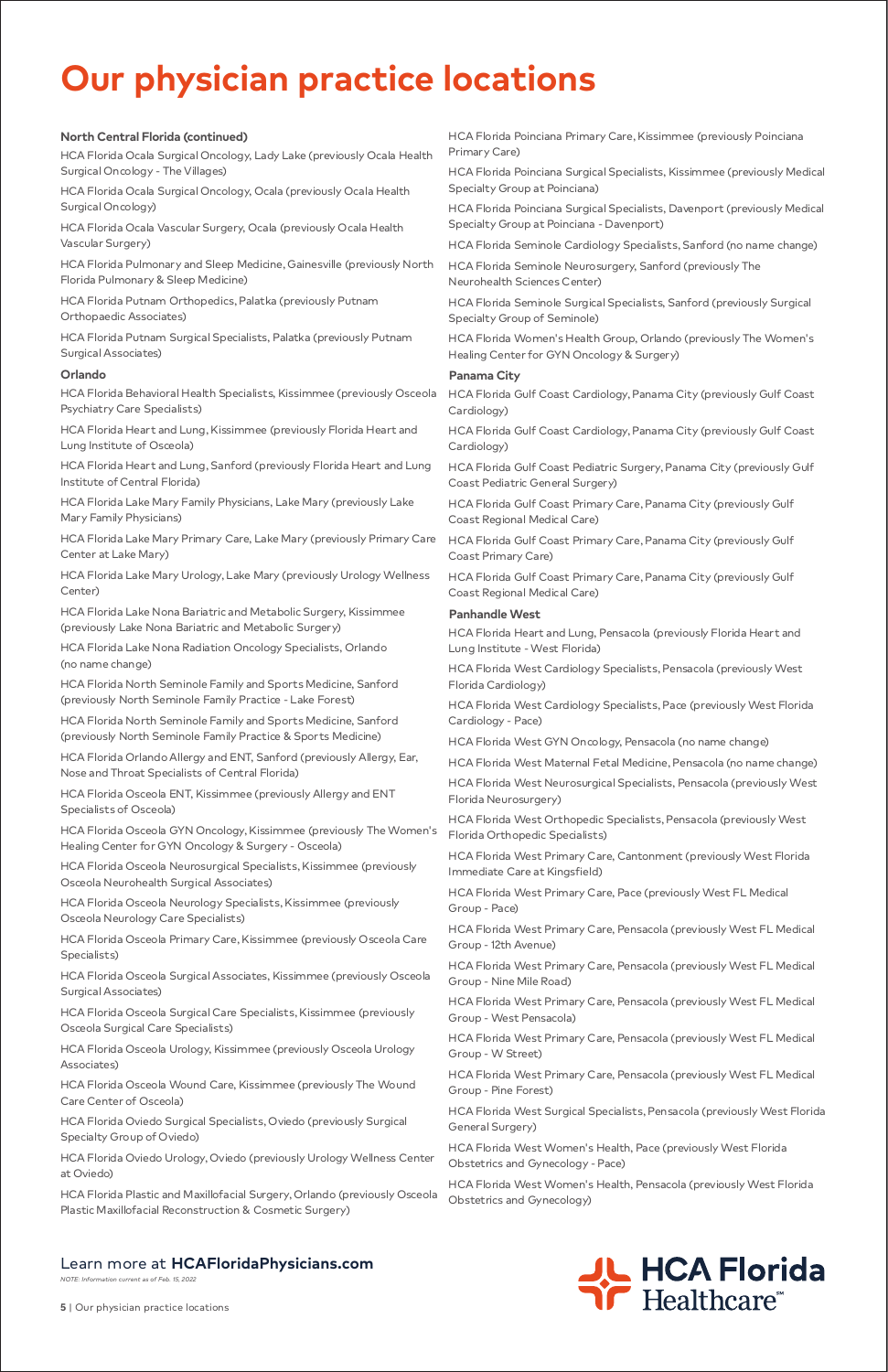*NOTE: Information current as of Feb. 15, 2022*

**6** | Our physician practice locations



## **Tallahassee**

HCA Florida Capital Cardiology Specialists, Quincy (previously Capital Regional Cardiology Associates - Gadsden Campus)

HCA Florida Capital Cardiology Specialists, Tallahassee (previously Capital Regional Cardiology)

HCA Florida Capital Cardiology Specialists, Crawfordville (previously Capital Regional Cardiology Associates - Crawfordville)

HCA Florida Capital Cardiology Specialists, Perry (previously Capital Regional Cardiology Associates - Perry)

HCA Florida Capital Neurosurgical Specialists, Tallahassee (previously Capital Regional Neurosurgery Group)

HCA Florida Capital Neurosurgical Specialists, Thomasville (previously Capital Regional Neurosurgery)

HCA Florida Capital Pelvic Health and Incontinence, Tallahassee (previously Florida Institute for Pelvic Health & Incontinence)

HCA Florida Capital Primary Care, Chattahoochee (previously Capital Regional Medical Group - Chattahoochee)

HCA Florida Capital Primary Care, Crawfordville (previously Capital Regional Medical Group - Crawfordville)

HCA Florida Capital Primary Care, Quincy (previously Capital Regional Medical Group - Gadsden Campus)

HCA Florida Capital Primary Care, Tallahassee (previously Capital Regional Medical Care)

HCA Florida Capital Primary Care, Tallahassee (previously Capital Regional Medical Group)

HCA Florida Capital Primary Care, Tallahassee (previously Capital Regional Medical Group - E. Plaza)

HCA Florida Capital Primary Care, Tallahassee (previously Capital Regional Medical Group - Southwood)

HCA Florida Capital Pulmonary Specialists, Tallahassee (previously Capital Regional Pulmonary Associates)

HCA Florida Capital Surgical Specialists, Crawfordville (previously Capital Regional Surgical Associates - Crawfordville)

HCA Florida Capital Surgical Specialists, Tallahassee (previously Capital Regional Surgical Associates)

HCA Florida Capital Vascular Surgery, Tallahassee (previously Capital Regional Vascular Surgery)

HCA Florida Capital Women's Health, Tallahassee (previously Capital Regional Women's Health)

HCA Florida Capital Women's Health, Tallahassee (previously Capital Regional Women's Health II)

HCA Florida Capital Women's Health, Quincy (previously Capital Regional Women's Health - Gadsden Campus)

HCA Florida Heart and Lung, Tallahassee (previously Florida Heart and Lung Institute)

## South Atlantic

### **Jacksonville**

HCA Florida Behavioral Health Specialists, Orange Park (previously Orange Park Behavioral Health Outpatient)

HCA Florida First Coast ENT, Jacksonville (previously Memorial ENT)

HCA Florida First Coast Neurology, Fleming Island (previously First Coast Neurology - HWY 17)

HCA Florida First Coast Neurology, Orange Park (previously First Coast Neurology - 1665 Kingsley Ave)

HCA Florida First Coast Neurosurgery, Orange Park (previously First Coast Neurosurgery)

HCA Florida Jacksonville Behavioral Health Specialists, Jacksonville (previously Memorial Behavioral Health)

HCA Florida Jacksonville Neurology, Jacksonville (previously Memorial Neurology)

HCA Florida Jacksonville Neurosurgery and Spine, Jacksonville (previously Memorial NeuroSpine)

HCA Florida Jacksonville Primary Care, Jacksonville (previously Memorial Family Medicine - San Jose)

HCA Florida Jacksonville Primary Care, Jacksonville (previously Memorial Family Medicine - Towne Center)

HCA Florida Jacksonville Primary Care, Jacksonville (previously Memorial Family Medicine - University Blvd.)

HCA Florida Jacksonville Surgical Specialists, Jacksonville (previously Memorial Advanced Surgery)

HCA Florida Jacksonville Women's Health, Jacksonville (previously Memorial Women's Health)

HCA Florida Jacksonville Women's Health, Jacksonville (no name change)

HCA Florida Orange Park ENT, Orange Park (previously Orange Park ENT)

HCA Florida Orange Park Primary Care, Fleming Island (previously Family Practice Associates of Orange Park - Fleming)

HCA Florida Orange Park Primary Care, Orange Park (previously Family Practice Associates of Orange Park - Orange)

HCA Florida Orange Park Surgical Specialists, Fleming Island (previously Orange Park Surgical Specialists - GME)

HCA Florida Orange Park Surgical Specialists, Jacksonville (previously Orange Park Surgical Specialists - Jacksonville)

HCA Florida Orange Park Women's Health, Orange Park (previously Orange Park Women's Health)

Orange Park GME Program, Orange Park (no name change)

## West Florida

## **Hernando Pasco**

HCA Florida Bayonet Point Palliative Care, Hudson (previously GME of Bayonet Point)

HCA Florida Behavioral Health Specialists, Trinity (previously Behavioral Health of Trinity)

HCA Florida Cardiac Surgical Specialists, Brooksville (previously Cardiac Surgical Associates - Oak Hill)

HCA Florida Cardiac Surgical Specialists, Inverness (previously Cardiac Surgical Associates - Citrus)

HCA Florida Cardiac Surgical Specialists, Trinity (previously Cardiac Surgical Associates - Trinity)

HCA Florida Citrus Internal Medicine, Inverness (previously Citrus Internal Medicine Associates)

HCA Florida Citrus Orthopedic Associates, Inverness (previously Orthopedic Associates of Citrus)

HCA Florida Citrus Primary Care, Beverly Hills (previously Citrus Primary Care Beverly Hills)

HCA Florida Citrus Primary Care, Floral City (previously Citrus Primary Care Floral City)

HCA Florida Citrus Surgical Specialists, Inverness (previously Inverness Surgical Associates)

HCA Florida Citrus Women's Health, Inverness (previously Genesis Women's Center)

HCA Florida Maternal Fetal Medicine, Trinity (previously Maternal Fetal Medicine of West Florida)

HCA Florida Oak Hill Arrhythmia Specialists, Brooksville (previously Nature Coast Heart Rhythm Center)

HCA Florida Oak Hill Arrhythmia Specialists, Hudson (previously Nature Coast Heart Rhythm Center)

HCA Florida Oak Hill Family Care, Brooksville (previously Nature Coast Center for Primary Care - Cortez)